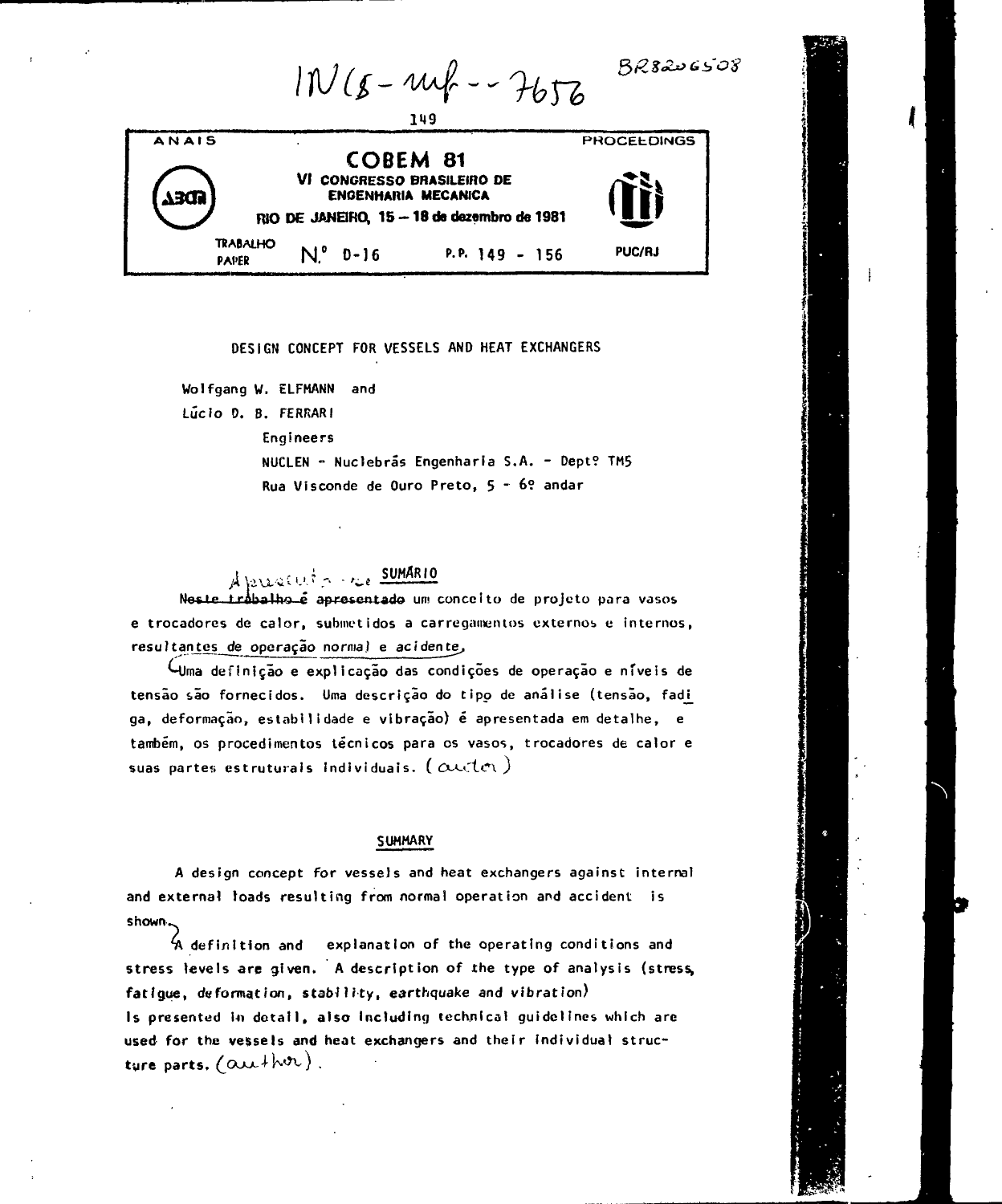**1. Introduction**

**Vessels and heat exchangers of nuclear plants are Installed in primary systems as well as In other nuclear and conventional circuits. According to the classification of the system, the vessels and heat exchangers are designed for different operating conditions with different allowable stress levels.**

For relevant technical safety systems also loads due to earthquake and, if necessary, loads due to postulated pipe rupture might **be considered.**

**To meet these strains a proposal is done for the requirements of the design concept for vessels and heat exchangers.**

**2. Operating conditions and stress levels**

**2.1 General**

**For each system the operating conditions (load cases) are classified due to the postulated safety requirements.**

**For the vessels and heat exchangers the stress levels must be related to the load cases.**

**2.2 Operating conditions (load cases)**

**2.2.1 General**

**In general,load cases,can be:**

**- static**

**- dynamic**

**- non-steady state**

**2.2.2 Design load case**

**Usually this load cases cover the stresses which are the result of the maximum loads of normal operating conditions. Only those** loadings are considered, which have components of primary **stresses.Design pressure, temperature, dead weight and other design determining loads contribute to this load case.**

**2.2.3 Operation conditions**

**2.2.3.1 Normal operating conditions**

**This Includes all those conditions which belong to the normal operational service inclusive the start up, shut down, full or partial load Including the transients.**

**2.2.3.2 Abnormal operating conditions**

**These are the deviations from normal operating conditions, which occur through function, or switching effects in the system.**

ISO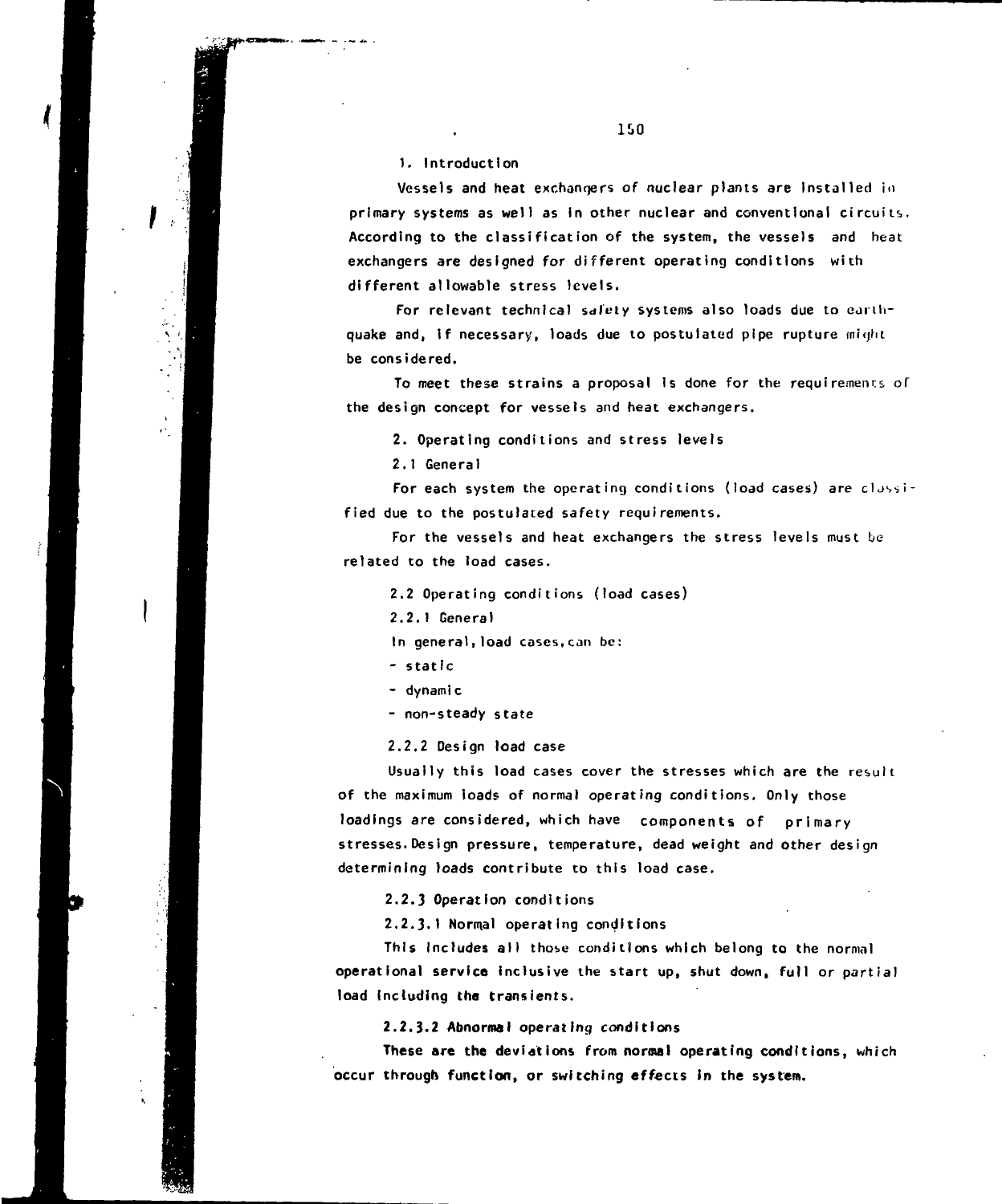**The test cases cover initial as well as periodic pressure testing.**

**2.2.1» Failure modes**

**Distinction should be made between emergency conditions and faulted conditions.**

**Deviations with low probability from normal operational conditions are emergency conditions, but deviations with extremely low probability as well as postulated load cases, are considered as faulted conditions. The design earthquake is considered as emergency condition, the safe shutdown earthquake as faulted condition.**

**3. Stress levels for vessels and heat exchangers**

**Stress level 0 Is related to the design load case. In this case the primary stresses (membrane and bending stress) are to be considered.**

**The stress level A for the normal operational condition includes a consideration of all primary (membrane and bending stress), secondary and peak stresses, especially because also the proof of the fatigue has to be done. The same is valid for stress level B for the abnormal operating conditions.**

**The stress level P Is related to the letting conditions and only primary stresses are considered.**

**The emergency conditions are related to stress level C, the faulted conditions to stress level D. For both only the primary stresses are considered.**

**\*\*. Loads on the vessels and heat exchangers**

**The stresses and strains created by mechanical loads should be determined and evaluated by an analysis of the component mechanical behaviour.**

**Mechanical loads are:**

**dead weight**

**pressure and pressure transient**

**temperature and temperature transient**

**loads from attached piping**

**restraint free end displacement heat expansion**

**vibration caused by earthquakes a>> wutl as**

**flow Induced forces and tube vibration especially In heat exchange rs**

**/hich**

**uai**

ا ۱۱

 $\rightarrow$  f

- زرا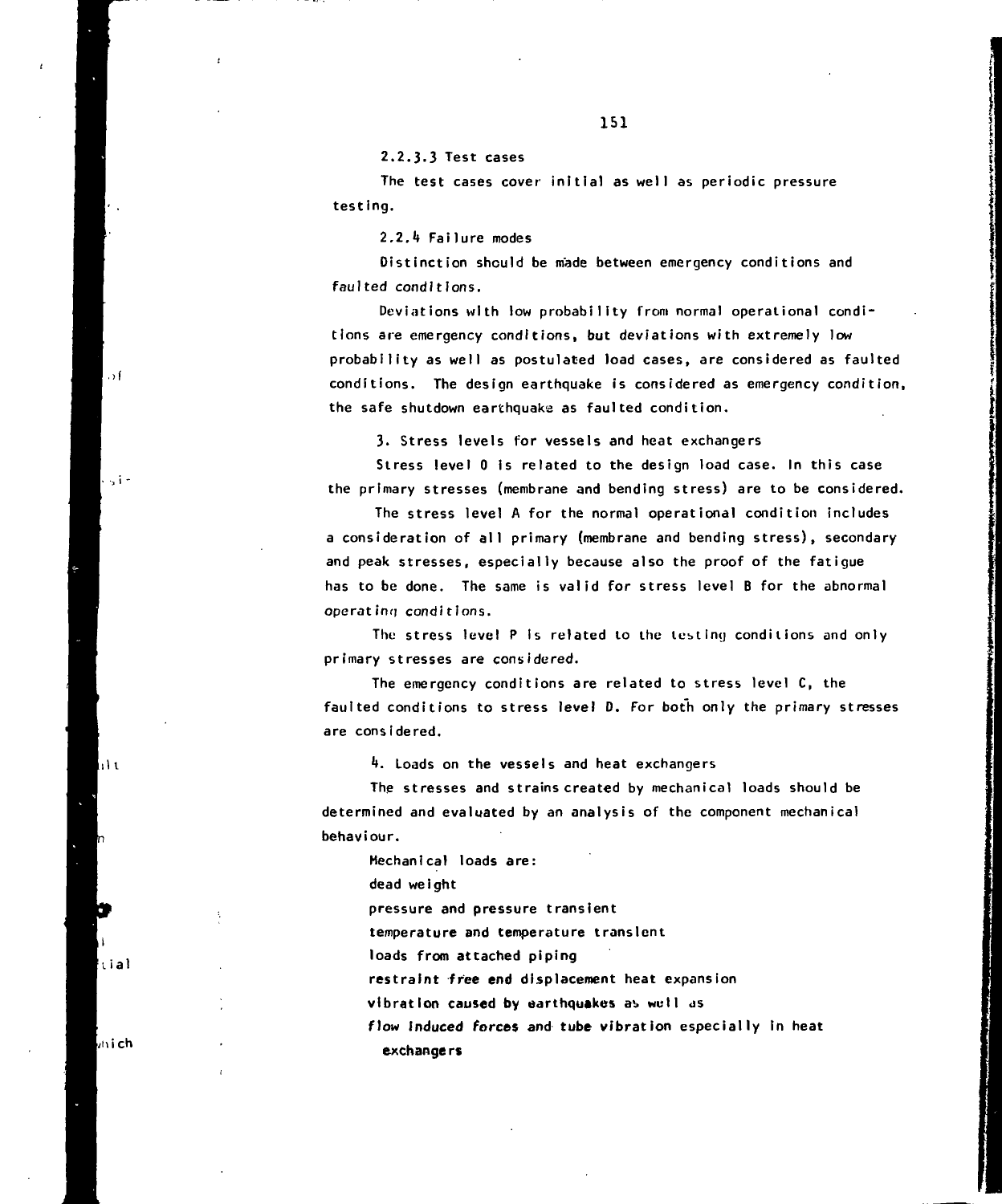The Individual loads are superimposed according to the requirements of each load case.

5. Analysis of the mechanical behaviour

5.1 General

The analysis shows that the component (vessels and heat exchangers) will withstand the loads at each stress level. The stresses and deformations of the components and their parts are determined for the given loads and the correct design has to be proved with the corresponding allowable values.

The analysis can be carried out besides others also with the aid of a calculation model; with this mode),the component is transferred to an idealized model, to which the component should correspond in its characteristics.

The following methods may be used:

finite differences method

finite elements method

structural dynamic analysis

5.2 Types of analysis

In general the following analyses are made for vessels and heat exchangers; stress, fatigue, deformation, stability, earthquake and vibration analysis.

5.2.I Stress analysis

The object of this analysis, with stress category and stress limits definition is to demonstrate that only allowable strains and by this only allowed deformations may result.

The stress categories shall be divided into primary stresses, secondary stresses and peak stresses.

Primary stresses:

 $\epsilon_{\rm s}^{\rm c}$ 

Stress which Is necessary for the laws of equilibrium. It is not self-limiting. Therefore a thermal stress can not be a primary stress. If the primary stress exceeds the yield strength, a global failure is **the** consequence. A primary stress can be of - local

- general character

Secondary **stresses:**

Stress which is self-limiting, that means if yield stress is **exceeded, no global failure n** existing **usually a secondary stress is coining from constraints of adjacent material or (i.e. cladding) by**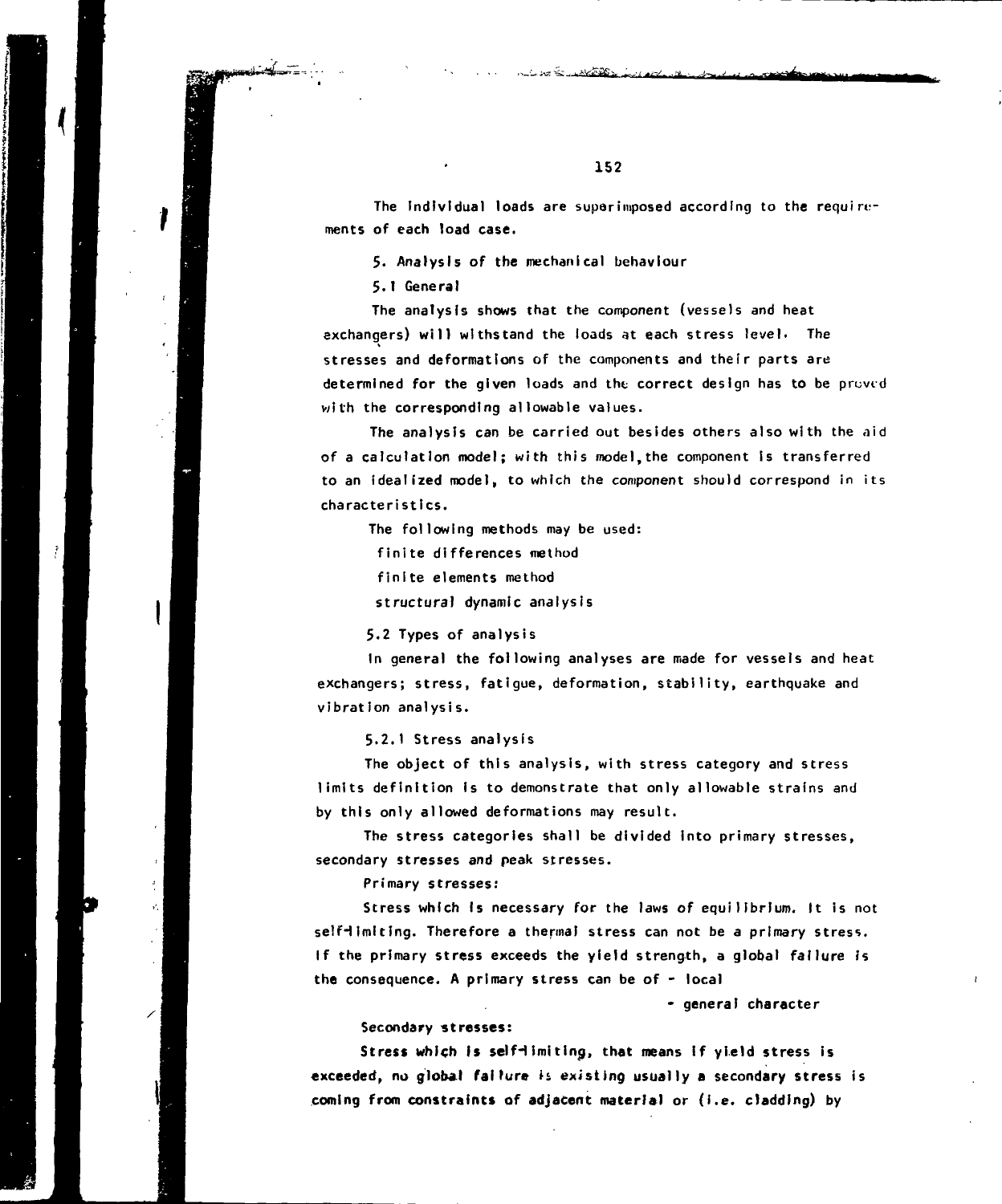**self constraints of structure. A secondary stress can be**

**- thermal stress**

**- bending at a gross structural discontinuity**

**Peak stresses:**

**A peak stress Is a ver/ localized stress without noticeable d is tors ion. It Is the increment of stress which is additive to the primary plus secondary stress and is mainly caused by local discontinuities or local thermal stress. It may be only necessary for the fatigue calculation, because it is only the source of a fatigue crack or a bittle fracture. Examples:**

**a) thermal stress in the austenic cladding of a carbonstee1 component b) surface stresses produced by thermal shock**

**For evaluating the primary stresses the reference stress is determined; for the sum of the primary and secondary or for the sum of the primary, secondary and peak stresses the alternating stress intensity Is formed.**

**The reference stresses are calculated on the basis of the shear stress hypothesis. To avoid the failure because of large deforma tion the primary and secondary stresses are determined; on the other hand, to avoid failure due to fatigue the sum of all stress components has to be considered.**

**For any case the following procedure has to be used (when the principal stress direction does not change) to determine the alternating stress intensity:**

**Consider the values of the three principal stresses at the point versus time for the complete stress cycle. These are designated as**  $\sigma_1$ ,  $\sigma_2$  and  $\sigma_3$ . Determination of the stress differences  $S_{12} = \sigma_1^2 - \sigma_2^2$ ,  $S_{23}$  **\***  $\sigma_2$  **\***  $\sigma_3$  and  $S_{31}$  **\***  $\sigma_3$  **\***  $\sigma_1$  versus time for the complete cycle. The symbol S<sub>11</sub> used to represent anyone of these three stress **differences. Determination of the extremes of the range through which** each stress difference S<sub>11</sub> fluctuates, and find the absolute magnitude of this range for each  $S_{ij}$ . Call this magnitude  $S_{rij}$  and let  $S_{a}$ <sub>111</sub> = **0,5 S ... The alternating stress intensity is the largest of the <sup>S</sup>altlj valucs-**

**The reference stress and the alternating stress intensity are dependently of the material characteristic values.**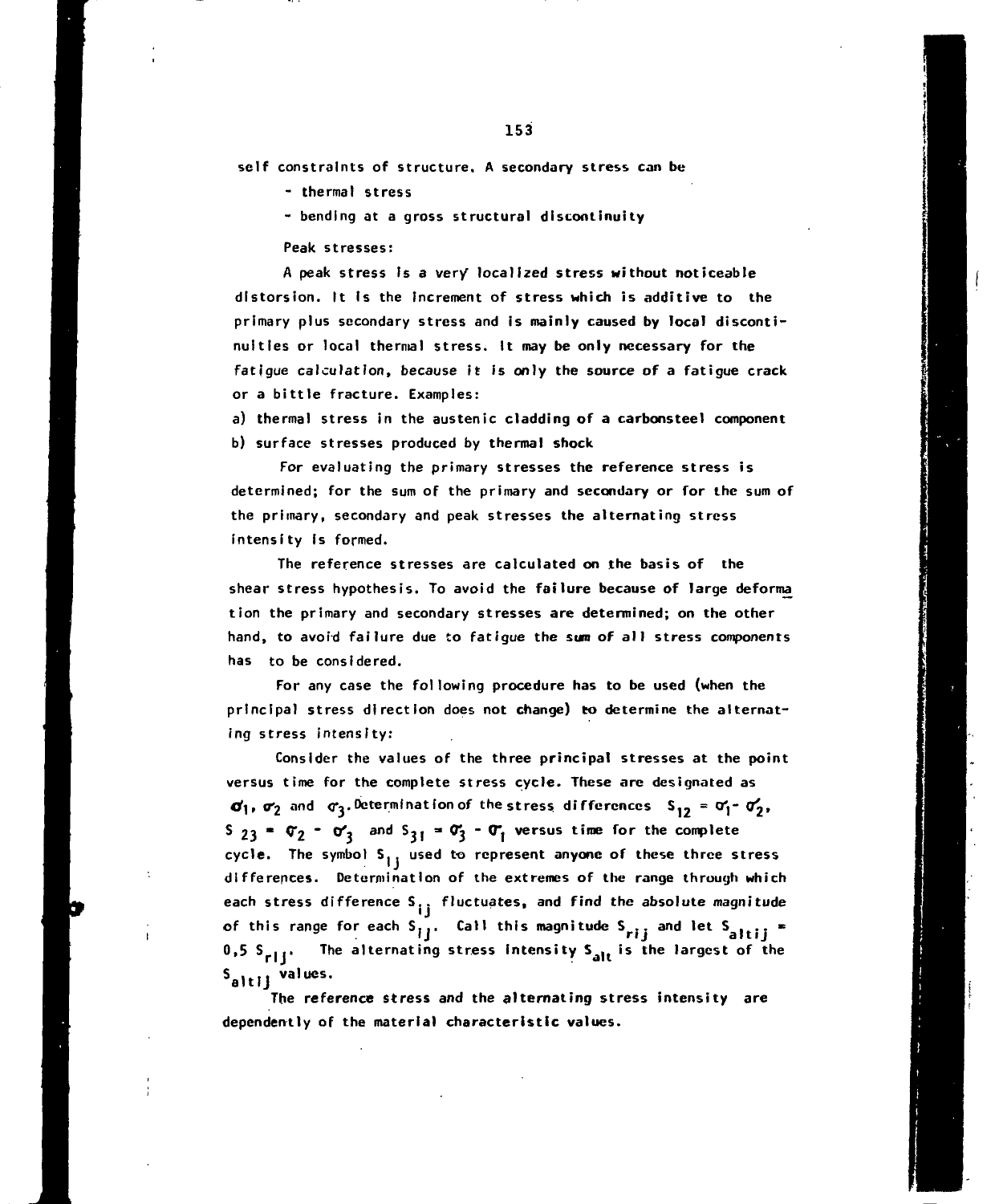5.2.2 Fatigue analysis

 $_{\rm J}$ 

This analysis type should be made to determine the usage factor of each part of the component. The usage factor must be lower than one.

A simplified fatigue analysis can be made, whereby six criteria have to be fulfilled which however will not be detailed here. Otherwise the elastic fatigue analysis will be used. If the criteria for this elastic fatigue analysis is not passed the simplified elastic plastic fatigue analysis has to be made.

A special application is found in the heat exchangers with a crossflow of the medium for the tubes. The tubes are set vibrating, a vibration amplitude will be created by the crossflow.

However all vessels and heat exchangers with high number of load cycles must be taken into consideration.

5.2.3 Deformation analysis

This should only be carried out if for operational reasons deformation must be limited.

5.2.4 Stability analysis

In the stability analysis, structural stability with respect to inadmissible sliding and tilting of the component and its support under the superposed loads shall be examined.

In addition, sufficient strength and stability (buckling) of the component and Its supports shall be proved.

Elements of components supports are points of attachment at the shell, such as lugs, joints and fastenings. This can be done with screws, bolts, welds and the foundation anchoring.

5.2.5 Seismic analysis

Vessels and heat exchangers are classified In accordance with their functions for the load case earthquake. A difference is made between Class I and Class II (A) components. Class I components are components which must be able to perform a safety-related function during and after or only after a OBE and SSE. Class II (A) components are components which are not required to perform a safetyrelated function during or after an SSE, but whose failure would, however, be an hazard to a Class I component. Additional to the loads due to earthquake other loads must be considered, such as dead weight, pressure, flow induced forces, etc. The protection objectives **are** defined of Class I components by the terms function,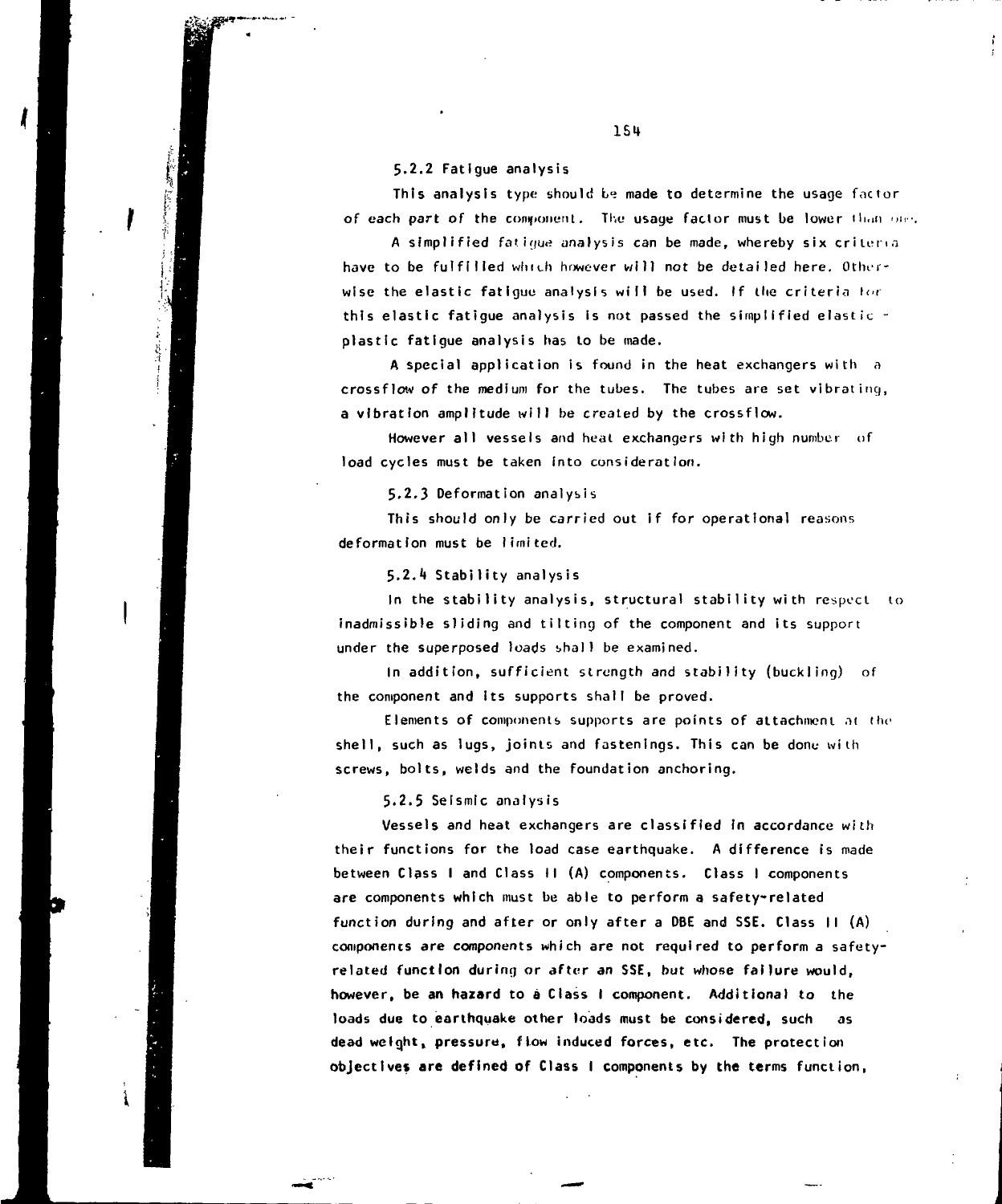155 **tightness and stability, for Class II only tightness and stability.**

**To determine the loads and stresses caused by earthquakes**

**different calculation methods may be used. Quasi dynamic as well as dynamic methods are employed. As many**

**of the vessels and heat exchangers are low-frequency, the response spectrum method Is an adequate method. For this a response spectrum will be calculated for the horizontal and vertical directions. The spectra depends from the type of buildings, from the level of installation and from the damping value. The response, spectrum shows the acceleration dependently of the frequency. To determine the eigenfrequencies and mode shapes, which must be known for the response spectrum analysis, calculation models on the bases of finite element programs are developed.**

**The displacements and forces and moments may be superimposed according to different methods; square root of the sum of the squares, group build up method and the 10 percent combination method.**

**The stress resulfs are evaluated according to stress level C (for DBE) and to stress level D (for SSE).**

**5.2.6 Vibration analysis**

**At heat exchangers tubes subject to cross flow from experience vortex shedding frequencies and llftforces are observed.**

**The lift coefficient Is used for the determination of the acting forces at the tube. Consequently the stresses of the whole tube caused** by flow-induced forces can be determined. At still higher flow **velocities there appears the effect "fluid^elastic coupling"; the velocities then occuring represent an upper limit.**

**For the flow-induced loads of the heating tubes due to vortex shedding, the margin between forcing frequencies and natural frequencies is sufficiently wide. The forcing frequencies are much lower than the natural frequencies of the parts of the heating tube.**

**The danger of vibrations due to "fluid - elasti c coupling", especially In the upper regions of the steam generator, does not exist, because the actual flow velocity is substantially lower than the critical one.**

**6. Loads on vessels and heat exchangers from attached piping**

**A special Item are the nozzle loads for connecting piping systems. The connection loads and moments are In many cases not available at the time of the first design. Therefore, one has to**

**"I,**

 $\mathbf{d}$ 

tor  $\alpha$  and m a

**( to**

**i I h o**

 $-$  of

−r the

**'.vM til ade**

**(A) Lifety-**

 $\mathbf d$  $\alpha$ e ា5 of )

**ion,**